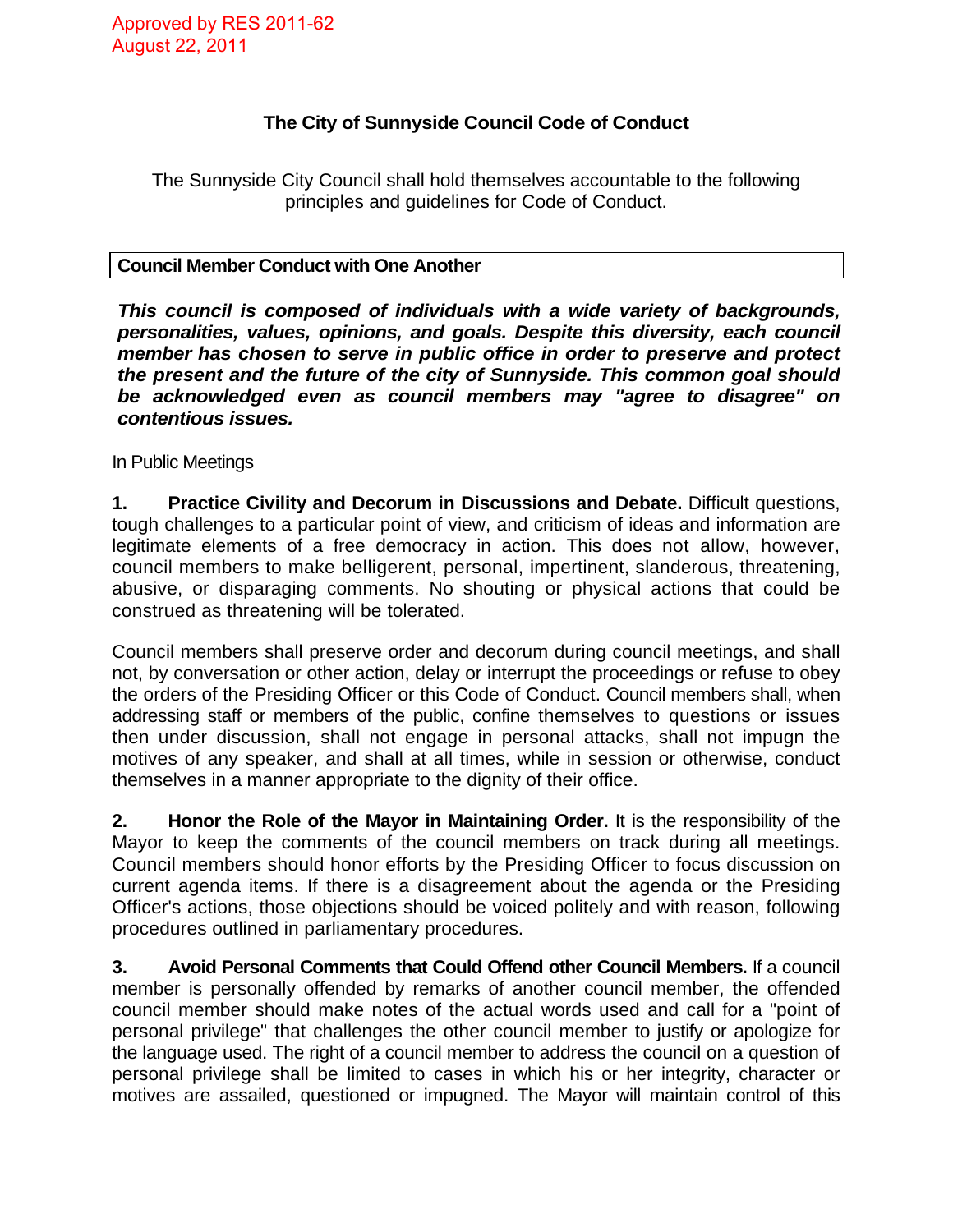discussion.

**4. Demonstrate Effective Problem Solving Approaches.** Council members have a public stage to show how individuals with disparate points of view can find common ground and seek a compromise that benefits the community as a whole.

**5. Code of Ethics.** Council members shall conduct themselves so as to bring credit upon the city as a whole, and to set an example of good ethical conduct for all citizens of the community. Council members should constantly bear in mind these responsibilities to the entire electorate, and refrain from actions benefiting any individual or special interest group at the expense of the city as a whole. Council members should likewise do everything in their power to insure impartial application of the law to all citizens, and equal treatment of each citizen without regard to race, national origin, sex, social station, or economic position.

# In Private Encounters

**6. Continue Respectful Behavior in Private.** The same level of respect and consideration of differing points of view that is deemed appropriate for public discussions should be maintained in private conversations.

**7. Be Aware of the Insecurity (Non Confidentiality) of Written Notes, Voicemail, and Email.** Technology allows words written or said without much forethought to be distributed wide and far. *Would you feel comfortable to have this note faxed to others? How would you feel if this voicemail message was played on a speakerphone in a full office? What would happen if this Email message were forwarded to others?* Written notes, voicemail messages and Email should be treated as potentially "public" communication!

**8. Even Private Conversations can have Public Presence.** Elected officials are always on display — their actions, mannerisms, and language are monitored by people around them that they may not know. Lunch table conversations will be eavesdropped upon, parking lot debates will be watched, and casual comments between individuals before and after public meetings noticed.

### **9. Quick Tips:**

- a. Preserve dignity and self-respect.
- b. Listen for the message even if you don't agree with it.
- c. Respect others as they are.
- d. Express your independent perspective.
- e. Participate intelligently.
- f. Be willing to delegate and let others make decisions.
- g. Lead from the front of the parade.
- h. Control all you should not all you can.
- i. Use few words after much thought rather than many words after little thought.
- j. Seek to create change and overcome the influence of conventional wisdom.
- k. Recognize when you need outside experts.
- l. Recognize the efforts of others.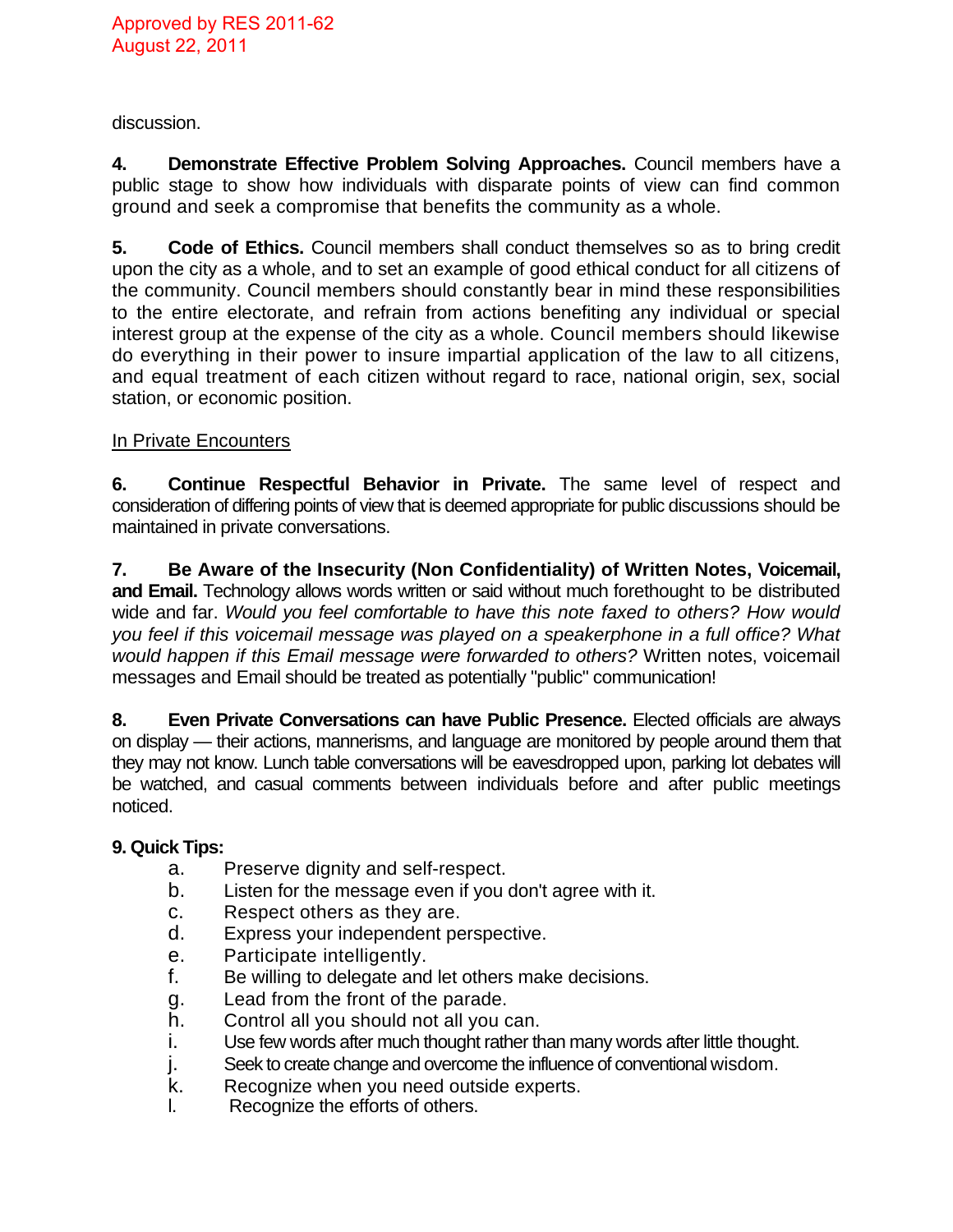m. Continuously pursue excellence.

# **Council Member Conduct with City Staff and City Attorney**

*Governance of the city of Sunnyside relies on the cooperative efforts of all council members, who set policy, and city staff who implement and administer the council's policies. Therefore, every effort should be made to be cooperative and show mutual respect for the contributions made by each individual for the good of the community.* 

**10. Treat all Staff as Professionals.** Clear, honest communication that respects the abilities, experience, and dignity of each individual is expected. Poor behavior towards staff is not acceptable.

**11. Direct Administrative and Operational Questions to City Management.** Questions of city staff and/or requests for additional information that would be of interest to all councilors should be directed to the City Manager or designee. The City Manager should be copied on any request. Materials supplied to a council member in response to a request will be made available to all members of the council so that all have equal access to information.

**12. When Possible, Keep Communication with City Staff Short, to the Point and at the Best Possible Time.** Every effort should be made to limit disruption to the work of city staff. Council members should avoid making requests to staff who are in meetings, on the phone, or engrossed in performing their job functions.

**13. Never Publicly Criticize an Individual Employee.** Council members should refrain from expressing concerns about the performance of a city employee in public or to the employee directly. Comments about staff performance should only be made to the City Manager through private correspondence or conversation.

**14. Do Not Get Involved in Administrative Functions.** Council members shall not attempt to unethically influence or coerce the City Manager or department heads concerning either their actions or recommendations to council about personnel, purchasing, awarding contracts, selection of consultants, processing of development applications, or the granting of city licenses and permits.

**15. Check with City Staff on Correspondence Before Taking Action.** Before sending correspondence, council members should check with the City Manager to see if an official city response has already been sent or is in progress.

**16.** Do not Attend City Staff Meetings Unless Requested by Staff. Even if the council member does not say anything, the council member's presence implies support, or may show partiality, intimidate staff, and hamper staffs ability to do their job objectively.

**17. Legal Advice.** Before requesting research or other action by the City Attorney, the council is encouraged to consider consulting with the City Manager or obtain the concurrence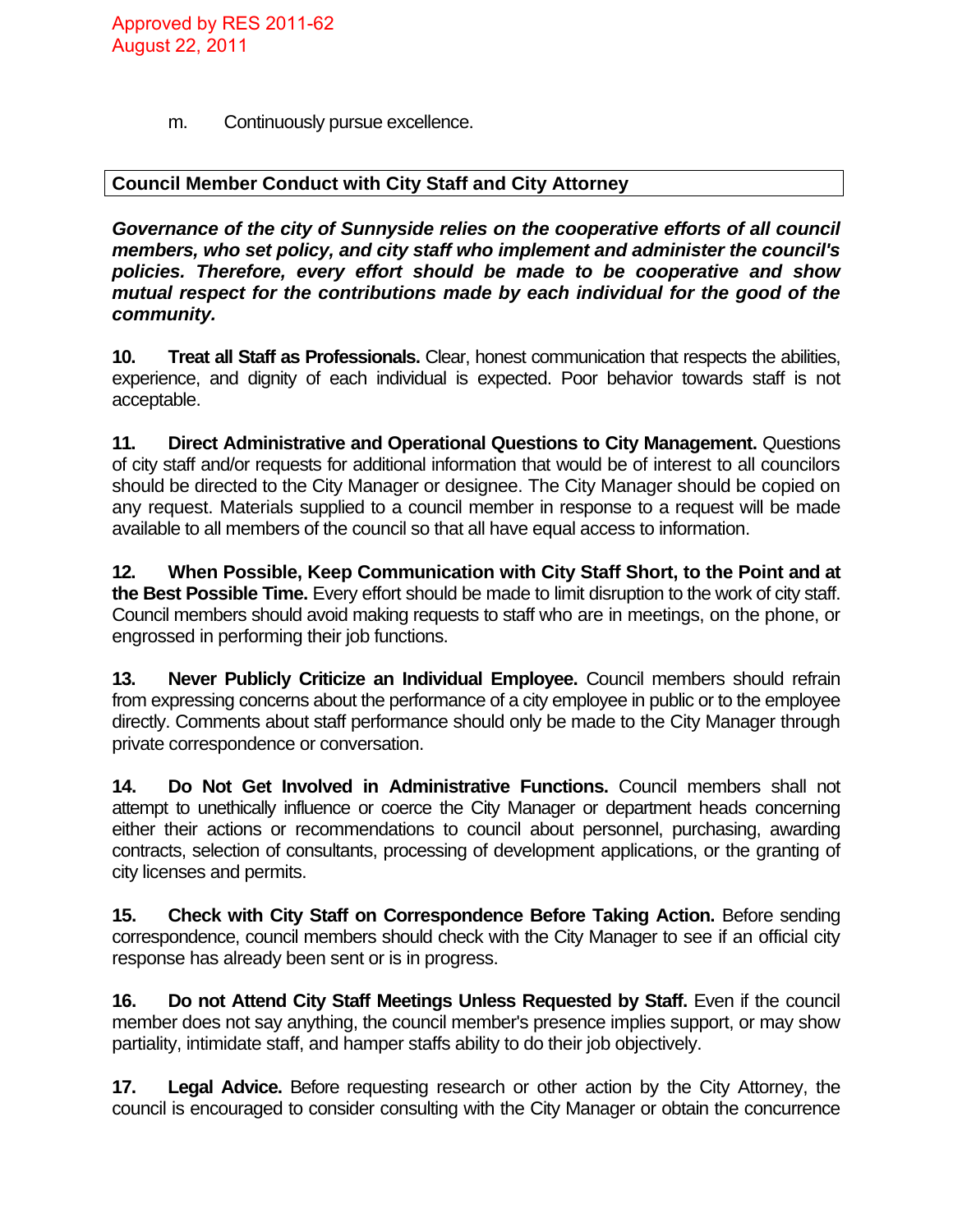of Council to ascertain whether the request or action can be accomplished more cost-effectively by alternative means.

Outside of a council meeting, council members should make requests of the City Attorney through the City Manager. Exceptions to this are issues related to the performance of the City Manager and unique and sensitive personal, yet city business-related, requests. The City Attorney shall in either case provide any written response to the full council and the City Manager.

### **Council Member Conduct with the Public**

*Making the public feel welcome is an important part of the democratic process. No signs of partiality, prejudice, or disrespect should be evident on the part of individual council members toward an individual participating in a public forum. Every effort should be made to be fair and impartial in listening to public testimony.* 

#### In Public Meetings

**18. Be Welcoming to Speakers and Treat Them with Care and Gentleness.** Because personal concerns are often the issue of those who come to present to the council, council members should remember that how they treat the speaker will either help them relax or push their emotions to a higher level of intensity.

**19. Give the Appearance of Active Listening.** It is disconcerting to speakers to have council members not look at them when they are speaking. It is fine to look down at documents or to make notes, but reading for a long period of time or gazing around the room gives the appearance of disinterest. Be aware of facial expressions, especially those that could be interpreted as "smirking," disbelief, anger, or boredom.

**20. Ask for Clarification, But Avoid Debate and Argument With the Public.** Only the Chair (and not individual council members) may interrupt a speaker during a presentation. However, a council member may ask the Mayor for a "point of order" if the speaker is off the topic or exhibiting behavior or language the council member finds disturbing.

If speakers become flustered or defensive by council questions, it is the responsibility of the Mayor to calm and focus the speaker and to maintain the order and decorum of the meeting. Questions by council members to members of the public should seek to clarify or expand information. It is never appropriate to belligerently challenge or belittle the speaker. Council member's personal opinions or inclinations about upcoming votes should not be revealed until after the public hearing.

**21. No Personal Attacks of any Kind, Under any Circumstances.** Council members should be aware that their body language and tone of voice, as well as the words they use, can appear to be intimidating or aggressive. In Unofficial Meetings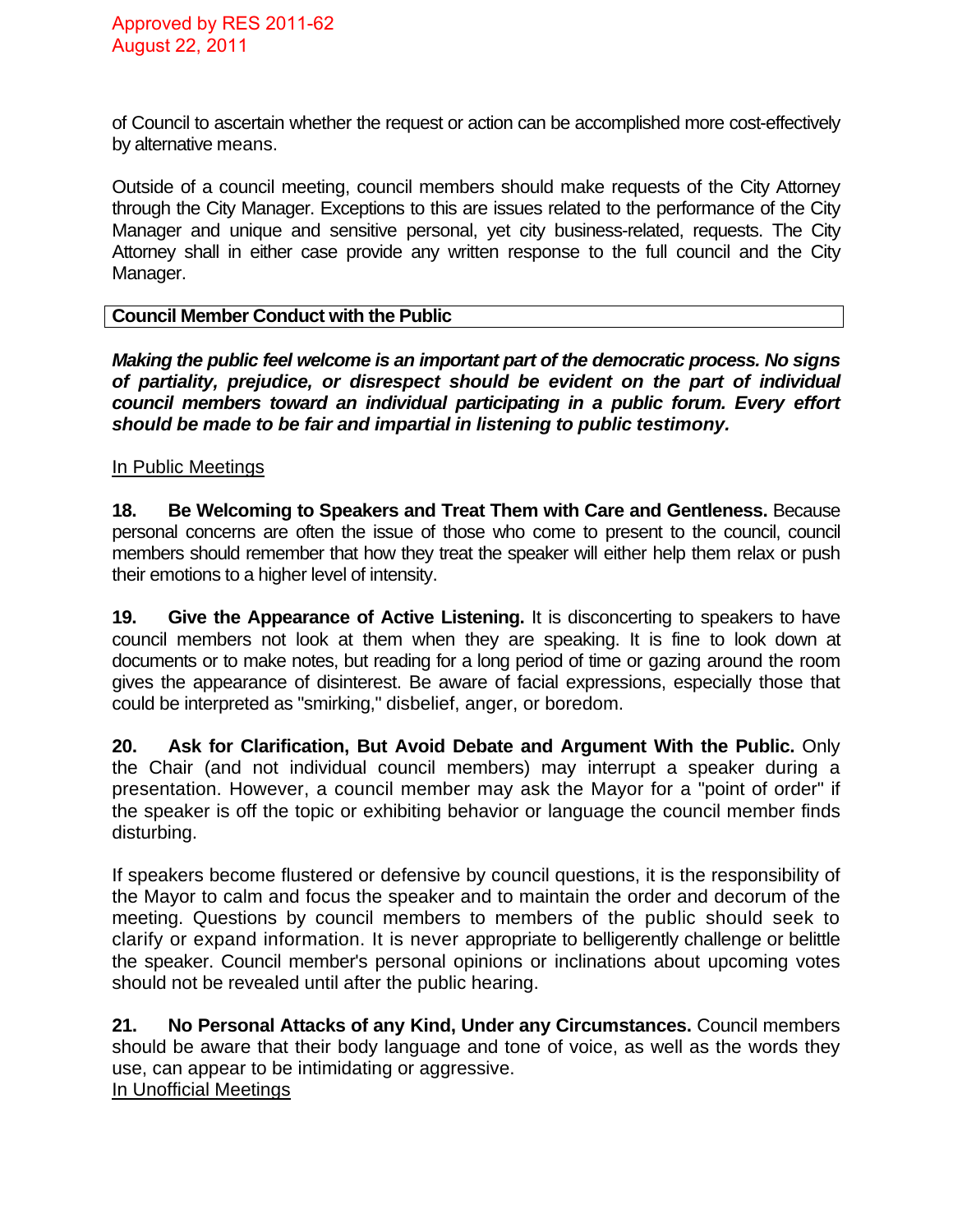**22. Make no Promises on Behalf of the Council or Staff.** It is inappropriate to overtly or implicitly promise council action, or to promise city staff will do something specific (i.e. fix a pothole, replace flowers, fix a leak, etc.) When approached by the public to correct a situation, council members should refer them to the City Manager.

**23. Speak with One Voice.** Council members will frequently be asked to explain a council action or to give their opinion about an issue as they meet and talk with constituents in the community. It is appropriate to give a brief overview of the facts or city policies as they relate to council action. Objectively present the council's collective decision or direction, even when you may not agree. If you feel the need to express your own opinion, state it in terms such as: "I would have preferred "x" but the council wanted "y" so that's what we will be doing." Explaining council decisions, without giving your personal criticism of the council's actions, will serve to strengthen the community's image of the city council.

**24. Make no Personal Comments About Other Council Members.** It is acceptable to publicly disagree about an issue, but it is unacceptable to make derogatory comments about other council members, their opinions, and their actions. Honesty and respect for the dignity of each individual should be reflected in every word and action taken by council members. **It is** a **serious and continuous responsibility.** 

**25. Right to Appeal.** Any member may appeal to the Council from a ruling of the Presiding Officer, and if the appeal is seconded, the member making the appeal may briefly state his reason for the appeal and the Presiding Officer may briefly explain his ruling; but there shall be no debate on the appeal and no other member shall participate in the discussion. The Presiding Officer shall then put the question, "Shall the decision of the chair stand as the decision of the Council?" If the majority of the members vote Aye, the ruling of the chair is sustained; otherwise it is overruled.

# **The Sunnyside Council Principles of Proper Conduct**

- □ Keep promises...
- **Be dependable...**
- $\Box$  Build a solid reputation...
- $\Box$  Participate and be available...
- $\square$  Demonstrate patience...<br> $\square$  Show empathy...
- Show empathy...
- $\Box$  Hold onto ethical principles under stress...
- **Listen attentively...**
- $\Box$  Study thoroughly...
- $\Box$  Keep integrity intact...
- Overcome discouragement...
- $\Box$  Go above and beyond, time and time again...
- □ Model a professional manner...
- $\Box$  Respect one another as individuals...